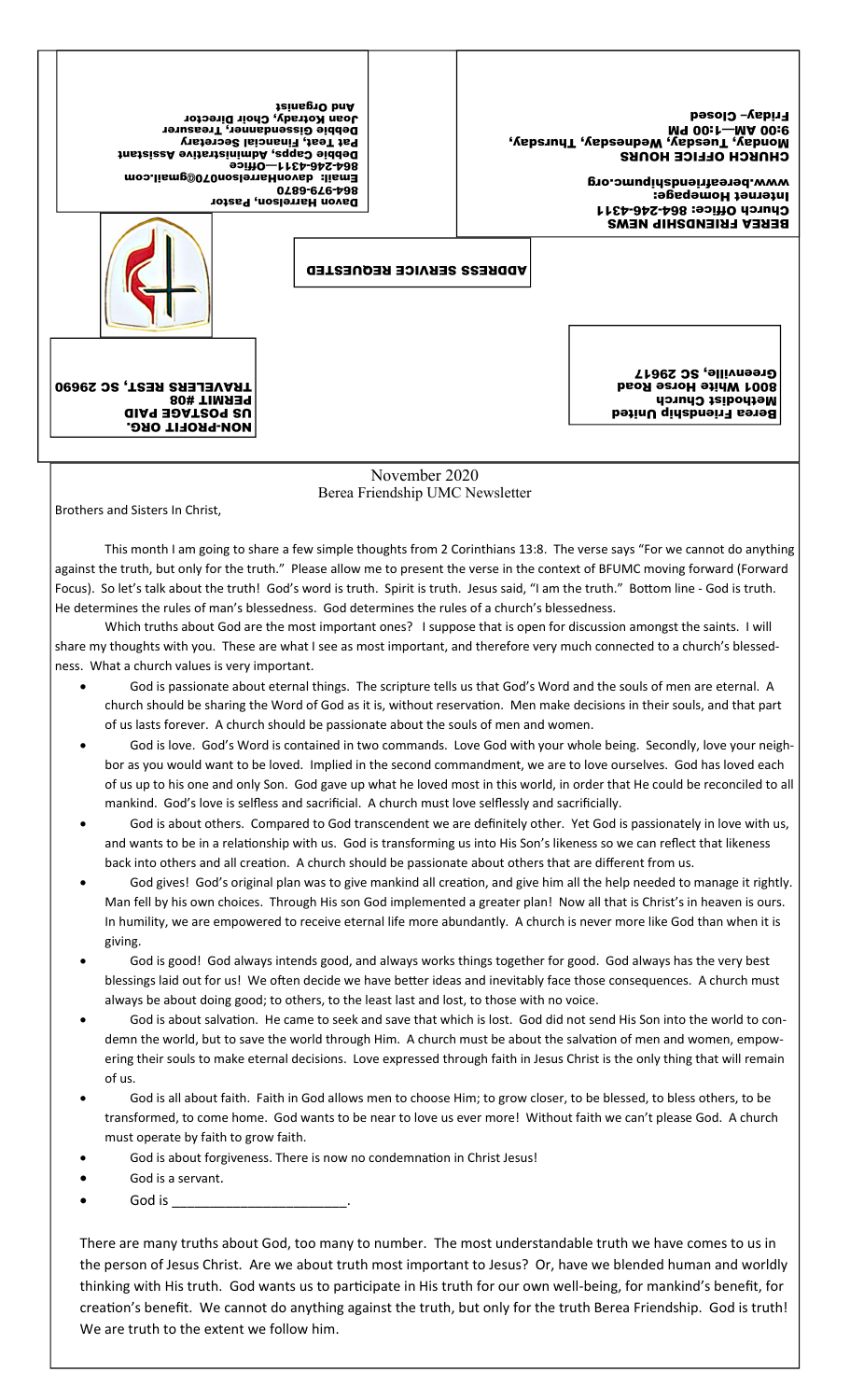### **Holiday Bazaar - New set up for November 7, 2020**

BFUM with host a Holiday Bazaar on Saturday Nov.  $7^{th}$  8am – 5pm.

It will look very different this year. Several vendors will be sharing their products. The BFUM Quilters will have a country store with pickles, jams, jellies and baked goods. This will also be a quilters table with a limited number of various items for sale.

**Please share information about the Bazaar and plan to attend.** *As an expression of caring and courtesy to others, masks/face covering will be required*

#### *What we need from our members --*

*Based on COVID guidelines all food items be individually wrapped. We will be unable to have an open kitchen this time.*

*We request members to make cakes, pies, cookies and wrap them in zip lock bags or clear plastic wrap so they can be seen. We will sell whatever we are fortunate enough to receive for this event.*

*Whole / half cakes are fine. 3 brownies or cookies up to a dozen cookies are good in a bag work well. There may also be single pieces of pound cake in baggies for individual sale. Please let us know what you plan to donate for our event.*

#### *We would greatly appreciate people signing up or letting us know if they can assist with:*

*set up of tables on Friday afternoon / evening November 6th from 5pm – 8pm and/or break down Saturday 5pm – 6:30 pm.* 

*We will also need helpers on Saturday to be present for sales. Each table will take money since we have individual vendors. We need between 3-5 people for the Berea Friendship table from 7:30 am -12:30p and 3-5 people from 12:30 – 5:30 pm. MANY THANKS! Bazaar Committee*



Congratulations to **Anna and Braden Brock** upon the birth of their new baby girl **Millie Jo** who was born on Sunday October 18, 2020. Congratulations to Julie Bogan Brock & Gary Brock on the birth of their grandchild and to **Miller & Bobbie Bogan**, baby Millie Jo's Great Grandparents.

Congratulations to **Rachel Rogers Hamrick and Todd Hamrick** on the birth of their new baby girl, Isla Cecily Hamrick born on October 21, 2020 at 7lbs. 14oz. All is doing well. Congratulations to the proud grandparents Cy & Lou Rogers and Sarah Rogers Shelton and Andrew Shelton the proud aunt and uncle.

Congratulations to **James & Krysta Ferrer** on the birth of their new baby girl Reyna Claire born on Oct. 23, 2020, 7lbs., 7 ozs, and 21 inches. Congratulations to **Jayne and Jose the proud grandparents** and to **John and Aubrey, Jaron and Rachael Ferrer the proud aunts and uncles.** 

#### **All Saints Sunday**

We will remember those who are no longer with us on Sunday, November 1st during our service.

Those we have lost: Mildred Bray, Mary Childs, Don Griffin, Dot Nichols, Fredda Powell



#### **Church Website and Facebook Information**  Update on church website

A calendar has been added to the website. We are continually making changes to the website and updating information. If you have information about your group that you would like put on the website, please contact Vickie Failor, Rob Wallace, or Anne-Marie Wallace. If you have any suggestions for website, please contact one of us.

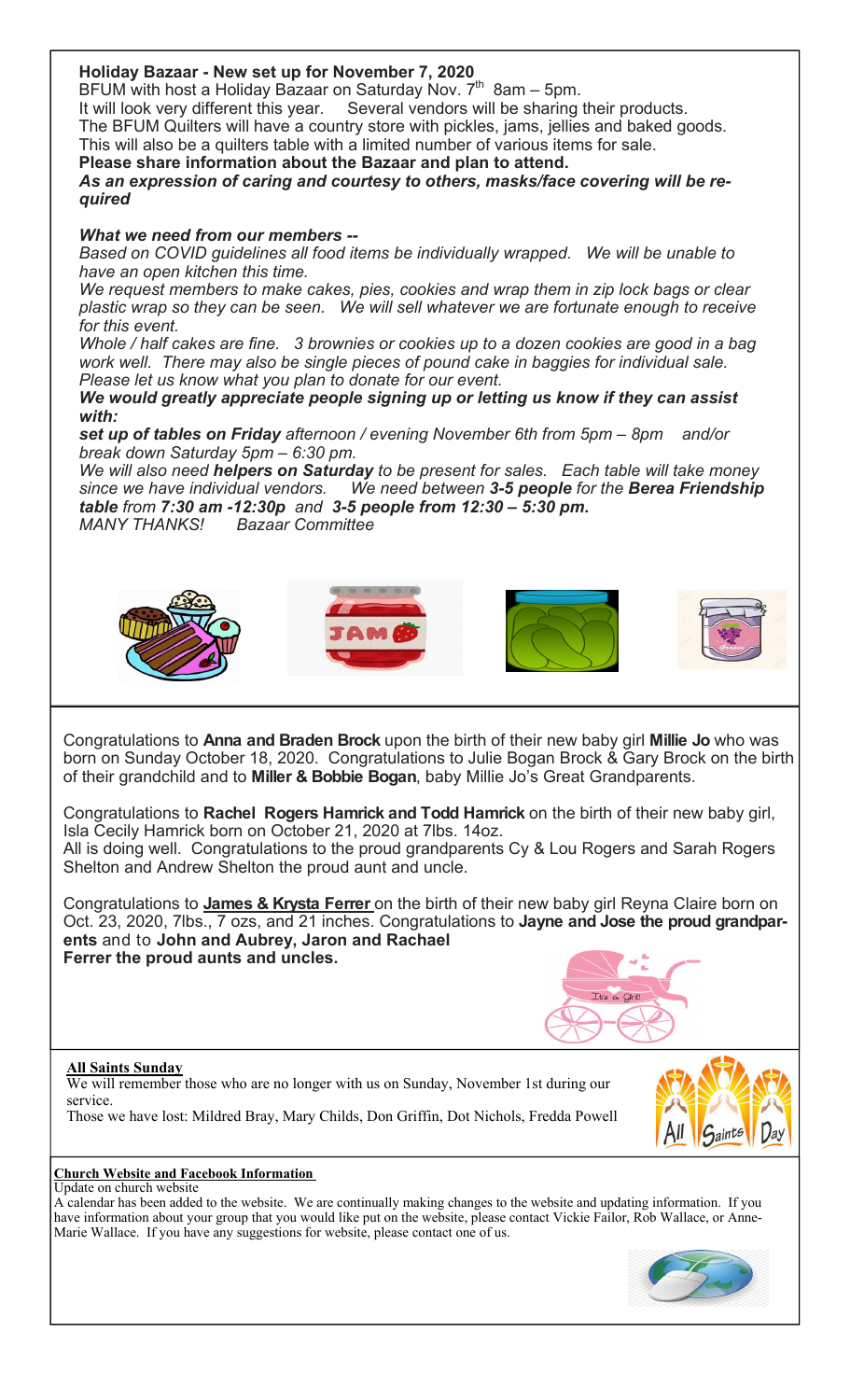#### United Methodist Women

#### Newsletter Article

November 2020

The Friendship Circle will meet on November 17, 2020 at 2:00 p.m. in the Huckaby Classroom

 The Shalom Circle will meet on Saturday, November 21, 2020. We will meet at the church at 11:30 a.m. for a light lunch, devotional and work on a mission project.

#### **PRAYER FOCUS**

Our prayer focus for November is on the Wesley House Community Center in Knoxville, Tennessee. They are a United Methodist mission and also work closely with United Way.

They were first established in 1907 to provide childcare for working parents of Brookside Mills. Today they offer high quality, affordable, and accessible after school care and summer camps for children in Mechanicsville, Lonsdale, and Beaumont counties.

Their three main programs are ‐

1. CARES - An afterschool program serving 14 elementary schools with homework assistance, enrichment activities, and spiritual activities for young children.

2. STEP - An eight week summer camp providing breakfast, lunch, and snacks daily along with fun and educational experiences including math, art, music, games, and reading time.

3. WISE - A senior citizens program to help seniors who may be experiencing social isolation. Each Friday, they provide fellowship, activities, and a lunchtime meal to seniors in the community.

Birthday cards will be sent to missionaries Carol Mann in Illinois and Sherrie Buehl in Ohio.

## **Responsively Yours: Bend With Me**

by Harriett Jane Olson

Recently I saw a new staging of Fiddler on the Roof, performed in Yiddish, that really drove home the ethnic/religious tension faced by the people of the Russian shtetl of Anatevka in 1905. Tevye, the protagonist and father of five daughters, must confront change and his own rootedness in tradition. He says, "If I have to bend that far I'll break!" I suspect many of us have felt this way during this time of twin pandemics—COVID-19 and racism.

Currently we're dealing with change on a large scale. We've missed family events. We cannot be present at bedsides or funerals in the ways we long to be. We cannot receive communion and sing together inside our church buildings. We have had to bend from our traditions. We're worshiping in new ways and finding online learning and connecting opportunities. Many United Methodist Women meetings have been canceled or moved online, and we have had to find alternative ways to serve, give, advocate and connect.

Adjusting to a novel virus has also meant receiving reams of data before doctors and scientists can analyze and explain the numbers, leaving us with too much data and too little understanding. I had that feeling when, just as the July/August issue of response was going to press, more analysis of the racial disparities in COVID cases and deaths was published. This new analysis pointed to the disproportionate infection and death rates among Hispanic/Latinx people in addition to the Black and Indigenous people I had focused on in my column. I want to highlight that learning here, inviting us to stand with all who are disproportionately affected and demonstrate that we need to keep learning and keep updating.

Ending racism has been a priority for United Methodist Women for a long time. Even with all I've learned, during this time I've realized that there is still so much I don't know or that I need to relearn about the history of the United States and the ways that I and other white people are co-opted into a racist system and benefit from it, even without our conscious assent. Some of you may have a similar sense of needing to shift and change very quickly. How can there be so much to learn? How can there still be so much I didn't see? How can all our efforts at change (in ourselves, our organization, the church and the nation) have fallen so woefully short?

The good news is that what Tevye feared did not come to pass. He was able to bend without breaking—and so can we. Just as his love for his daughters drew him, we are impelled by our love of God and of one another and our commitment to women, children and youth. After all, our efforts to connect digitally are not about our comfort. We are focused on the urgent work of supporting women, children and youth in this time of rising hunger, health risks, racial injustice and economic uncertainty. We are concerned about the isolating effects of physical distancing and need to strengthen the bonds of sisterhood and faith. And, now more than ever, we need to listen, learn and love as our board of directors has said, going deeper in the work of racial justice that United Methodist Women has made plain for the whole church through the Charter for Racial Justice.

Listen with me. Learn with me. Love with me. Bend with me. We need one another and the world needs us to continue to put faith, hope and love into action.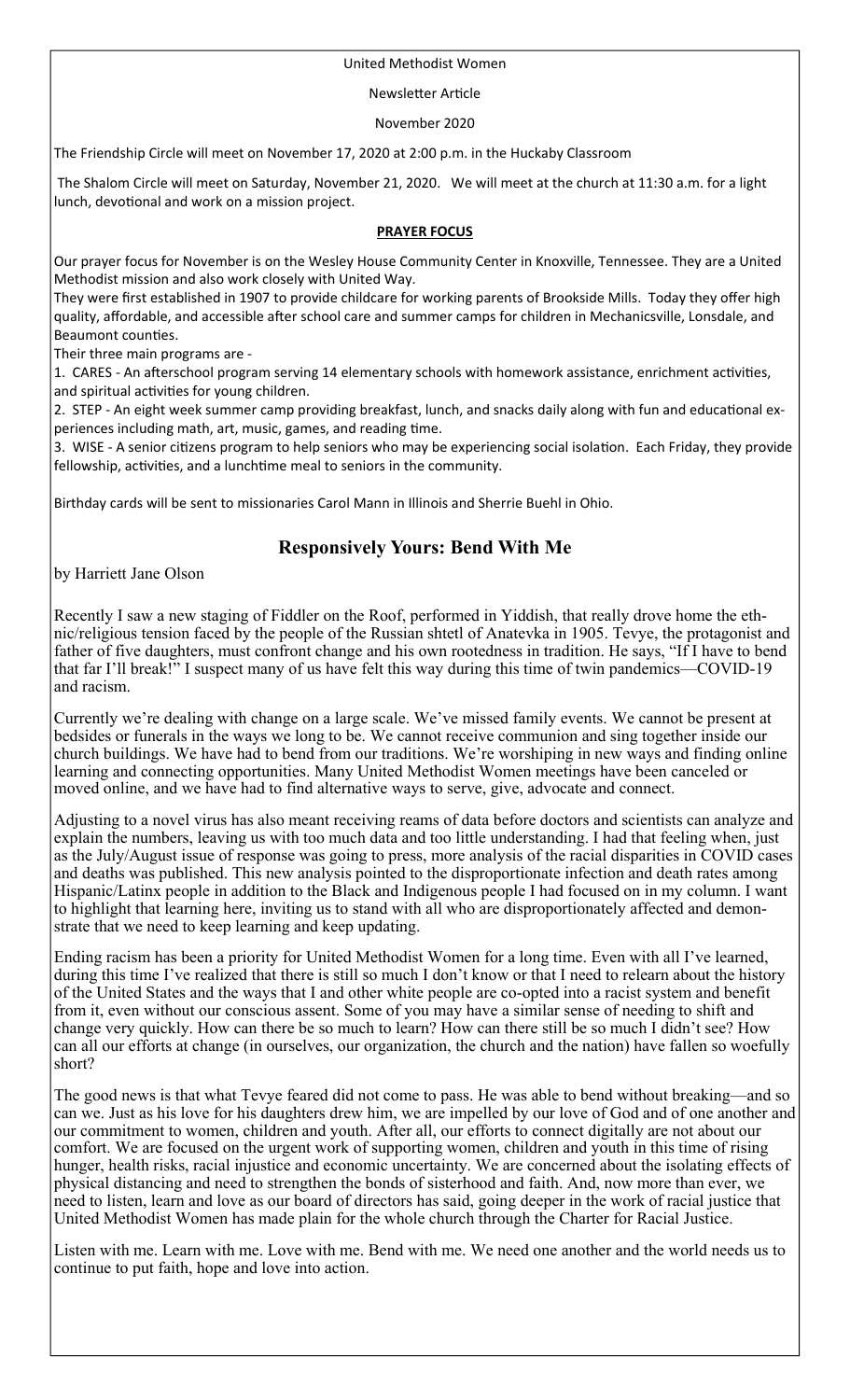#### **Understanding Values**

It is so easy to look at a list of values and say this is what I am about. I believe in this; this is im‐ portant to me! As you consider discerning the values of Berea Friendship UMC stay corporately focused. The question is not - what are your personal values. The question being asked is - what are BFUMC's values! The church is the people and I understand there should logically be some parallels. Here is the pivotal point to ponder and process in order to discern BFUMC's values rightly. **Values invariably produce evidence!** What a church values can be seen. There will be clear visible evidence associated with val‐ ues. Values are what we do! Values are how we behave! You have heard me say many times in my sermons that action is truth. What we value is where we put our money, time, and energy. It is where we invest ourselves. What evidence do you see? In the evidence we will find BFUMC's values.

Below is the email address that you can return this survey to, or you can place it in the offering plate on Sunday, or U.S. Mail it to the church. The church email is: info@bereafriendshipumc.org

If you have questions while filling out this survey you can approach any of the Forward Focus Committee members. These are your committee members listed below.

| Jan Smith            | 350-9280 |
|----------------------|----------|
| <b>Brenda Benton</b> | 380-7512 |
| Dawn Stewart         | 907-8266 |
| Laura Childs         | 915-9357 |
| Vickie Failor        | 354-8842 |
| <b>Bobby Taylor</b>  | 630-3676 |
| <b>Buddy Stover</b>  | 235-0333 |
| Janie Riley          | 380-6335 |
| Davon Harrelson      | 979-6870 |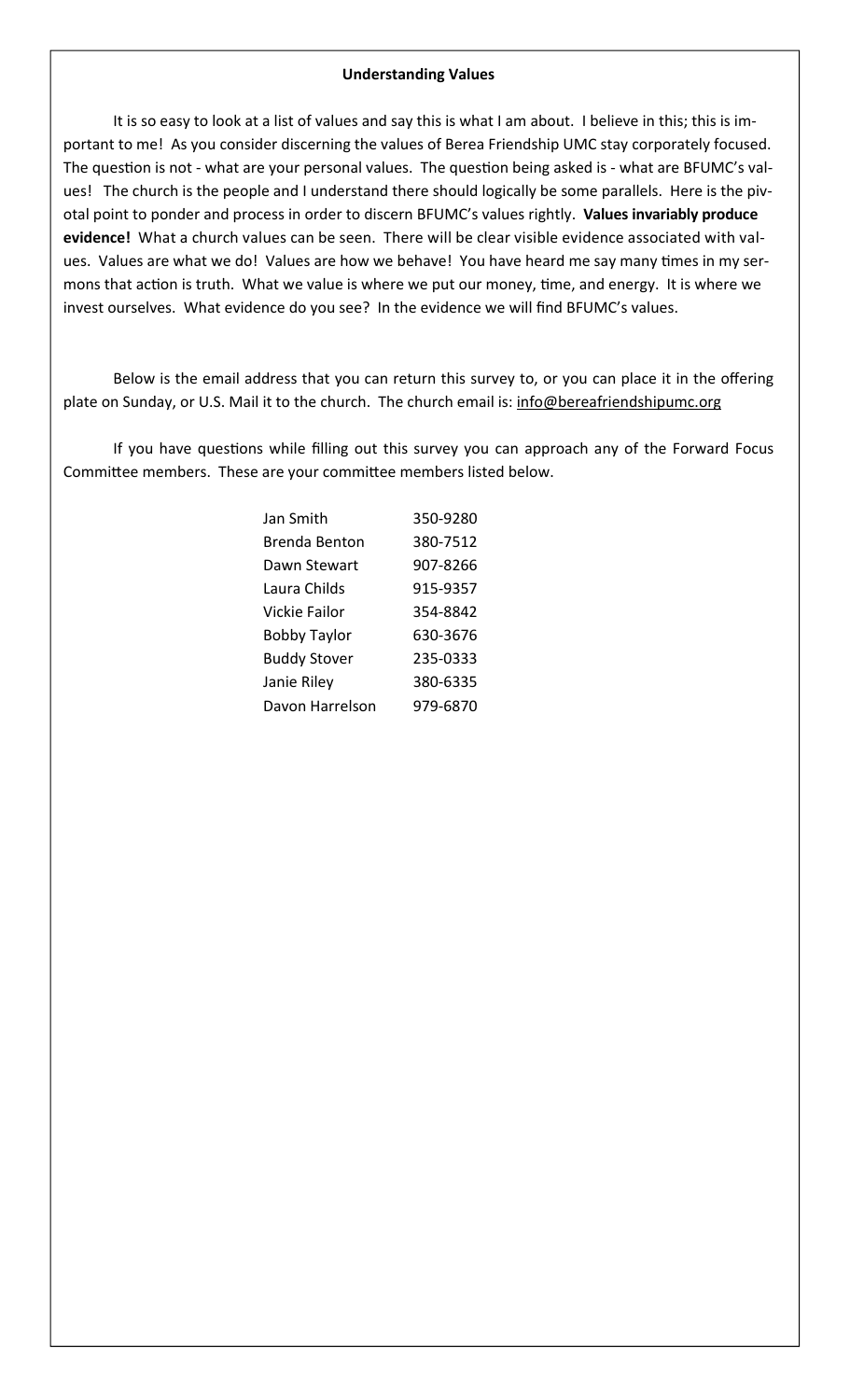## **TO: Members of Berea Friendship United Methodist Church**

### **From: Members of the Forward Focus Committee**

The Forward Focus Committee was meeting and presented several reports to our church family prior to COVID which has changed the world. The group has reconvened and is planning to move forward – but in order to do that we NEED YOUR INPUT. Please complete the following form and return the completed form to the church office / collection plate/ or by e-mail not later than Nov.  $8<sup>th</sup>$ .

Directions: Using the scale below, circle the number that you think best expresses the **values** that are important to our church (*actual current values*, not what we see as aspirational). Work your way through the list quickly, mark your first impression. Scale  $1 = not$  important 2 = somewhat important 3 = important **4 = most important**

- **Preaching and Teaching Scripture:** Communicating God's Word to people 1 2 3 4
- **Family:** People immediately related to one another by marriage or birth 1 2 3 4
- **Bible knowledge:** A familiarity with the truths of the Scriptures 1 2 3 4
- **World missions:** Spreading the gospel of Christ around the globe 1 2 3 4
- **Community:** Caring about and addressing the needs of others 1 2 3 4
- **Encouragement:** Giving hope to people who need some hope 1 2 3 4
- **Giving:** Providing a portion of one's finances to support the ministry 1 2 3 4
- **Fellowship:** Relating to and enjoying one another 1 2 3 4
- **Encouragement:** Giving hope to people to need hope *1* 2 3 4
- **Leadership**: A person's ability to influence others to pursue God's mission 1 2 3 4
- **Prayer:** Communicating with God 1 2 3 4
- **Excellence:** Maintaining the highest standards of ministry bringing glory to God 1 2 3 4
- **Evangelism:** Telling others the good news about news about **Evangensm.** Tenning others the good Forward Focus continued back page<br>Christ 1 2 3 4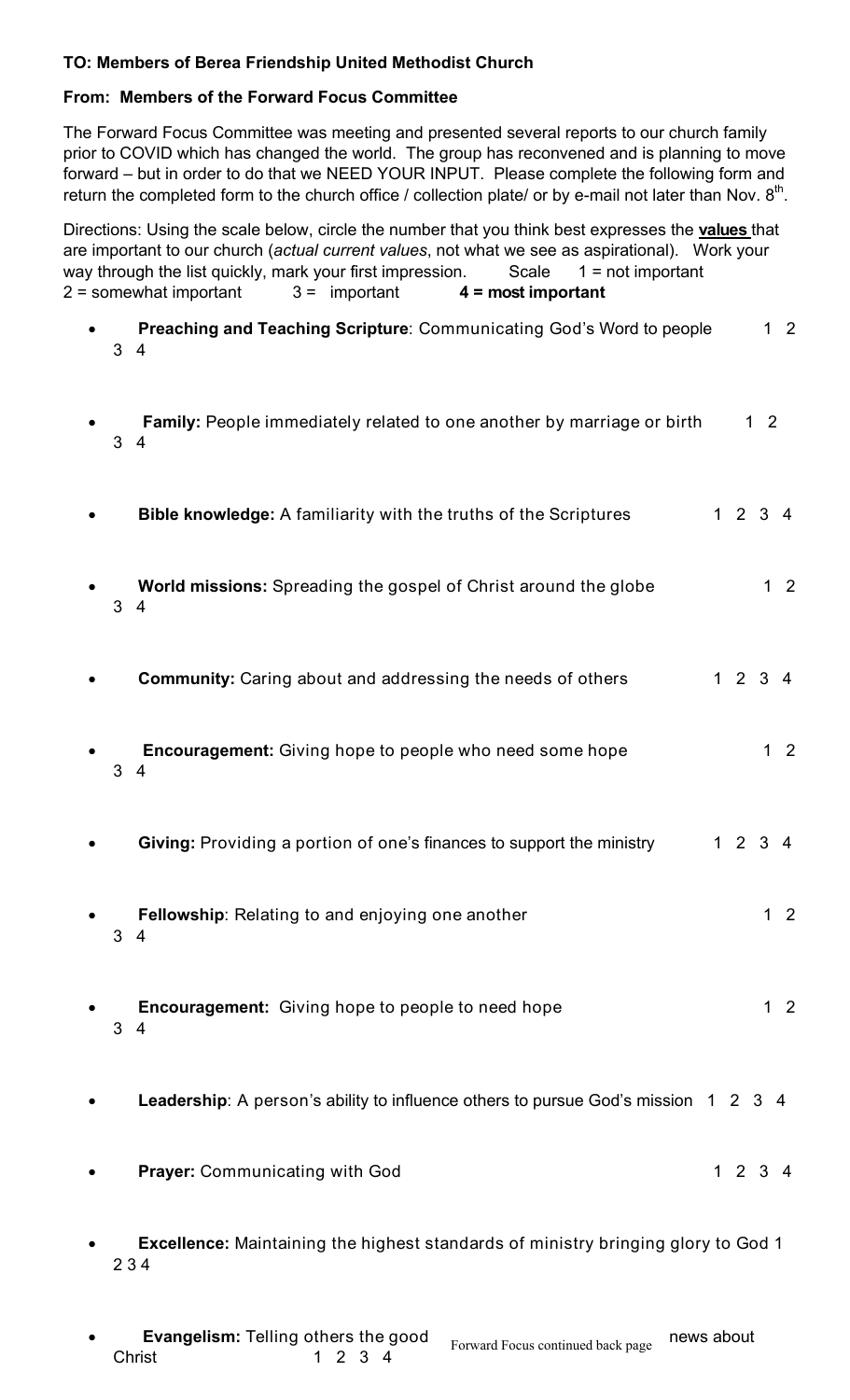| Team ministry: A group of people ministering together<br>$2 \t3 \t4$                      | 1    |
|-------------------------------------------------------------------------------------------|------|
| <b>Creativity:</b> Coming up with new ideas and ways of doing ministry                    | 1234 |
| <b>Worship: Attributing worth to God</b><br>$2 \quad 3 \quad 4$                           | 1    |
| 1234<br><b>Status quo:</b> A preference to maintain the way things are now                |      |
| <b>Cooperation:</b> The act of working together in the service of the Savior 1 2 3 4      |      |
| Lost people: People who are non-Christian and don't attend church (unchurched) 1 2 3<br>4 |      |
| 21. Tradition: The customary ways or the "tried and true"<br>1234                         |      |
| 22. Obedience: A willingness to do what God asks / to serve 1 2 3 4                       |      |
| 23. Innovation: Using new ideas to promote the ministry as it serves Christ 1 2 3 4       |      |
| 24. Initiative: The willingness to take the first step or make the first move in ministry |      |
| 25. Music: Using special music to glorify God 1 2 3 4                                     |      |
| Other values you deem very important                                                      | *    |

NEXT -- review your choices above.

List below the **five** values you think are **most important**.

Share how you think Berea Friendship shows or demonstrates that value.

| <b>VALUE</b> | How Berea Friendship Demonstrates this value. |
|--------------|-----------------------------------------------|
| 1.           |                                               |
| 2.           |                                               |
| 3.           |                                               |
| $\vert 4.$   |                                               |
| 5.           |                                               |

### **THANK YOU for taking the time to complete this survey. Your INPUT is important. The Forward Focus Committee will be sharing the results in the near future.**

Your name if you wish share – otherwise survey is anonymous \_

Please return the completed form to the church office / collection plate/ or by e-mail **not later than Nov. 8th. Thanks again. Blessings to you all!**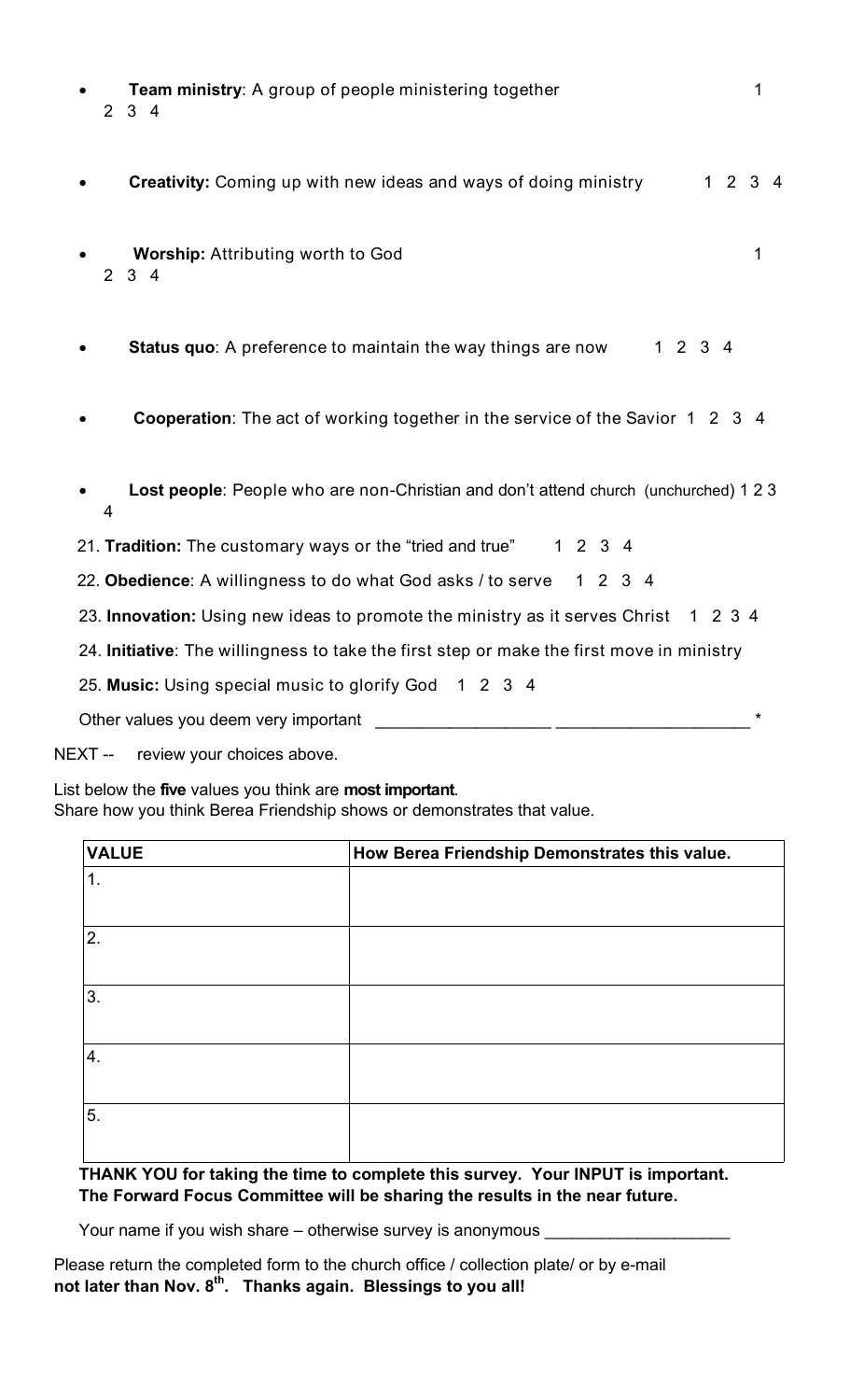| 130KUHL<br><b>November Birthdays</b><br><b>Issac Stone</b><br>03<br>Hannah Claire Miller<br>06<br>08<br><b>Steve Capps</b><br>09<br>Kody Lee Bennett<br>Max Hovious<br>10<br>11<br>Julie Harrelson<br>16<br>Heather Philpot<br>Marc Metcalf<br>18<br>Calley Dunn<br>21<br>Jan Smith<br>23<br>Alex Smith<br>25<br>Davon Harrelson<br>Margaret Rawson<br>Gloria Adrianne Collins<br>29<br>(daughter of Katrina E. Collins)<br>29<br><b>Steve Hester</b><br>Happy Anniversary<br><b>November Anniversaries</b> | <b>PLEASE HELP UPDATE THE</b><br><b>PRAYER LIST</b><br>We are only listing those who we<br>know are in nursing/Assisted living<br>homes, the home-bound, those who<br>are hospitalized at present, and those<br>who are at present under going medi-<br>cal procedures such as chemo, etc.<br>We do not want to leave anyone out<br>so if you want your name or loved<br>ones name listed, please notify the<br>church office. We will up-date this<br>list every 30 days—please help us<br>with this important endeavor.                                                                                                                                                                                                                                                       | Family and Friends of Sgt. William<br>Conley Jumper<br>Bray family in the death of Mildred<br><b>Bray</b><br>Nancy McCants<br>Richard Jardin<br>Mary Penland<br>Frankie Greer, Rick Greer's Mother<br>Mildred Thompson, Martha McWhite's<br>96 year old aunt transferred to<br>McCall Hospice after a fall.<br>Alex Philpot healing<br>from surgery<br>Janet Stone is home healing from<br>surgery<br>Barry & Laura Childs<br>Welbourne White, Ellen & Corky's<br>nephew is in Charleston Hospital<br>he had a stroke.<br>Caroline Shelton, Cy & Lou Rogers<br>granddaughter and Sarah &<br>Andrew Shelton<br>Joe Philpot<br>Mildred Pollard<br><b>Blanche Creswell</b><br>Robert Moler, Linda Crouch's<br>brother<br>John Disher<br>Allen Zorn<br>Alex Stone<br>Janet Stone<br>Elmo Mann<br>Molene McDuffie<br>Troy Clements<br>Millie Dunn |
|-------------------------------------------------------------------------------------------------------------------------------------------------------------------------------------------------------------------------------------------------------------------------------------------------------------------------------------------------------------------------------------------------------------------------------------------------------------------------------------------------------------|---------------------------------------------------------------------------------------------------------------------------------------------------------------------------------------------------------------------------------------------------------------------------------------------------------------------------------------------------------------------------------------------------------------------------------------------------------------------------------------------------------------------------------------------------------------------------------------------------------------------------------------------------------------------------------------------------------------------------------------------------------------------------------|----------------------------------------------------------------------------------------------------------------------------------------------------------------------------------------------------------------------------------------------------------------------------------------------------------------------------------------------------------------------------------------------------------------------------------------------------------------------------------------------------------------------------------------------------------------------------------------------------------------------------------------------------------------------------------------------------------------------------------------------------------------------------------------------------------------------------------------------|
| 01<br>Rhonda T. & Mike Hovious<br>06<br>Jim & Jan Martin<br>Dawn & Shain Stewart<br>11<br>23<br>Tari & Dismas Beeson                                                                                                                                                                                                                                                                                                                                                                                        | <u>Thank You</u><br>Thank you for all the cards & notes Alex<br>and I have received from church members.<br>Your caring prayers are uplifting.<br>Janet & Alex Stone                                                                                                                                                                                                                                                                                                                                                                                                                                                                                                                                                                                                            | Shirley Dickson<br>Jane-Hunt Grady<br>Kathleen Griffin                                                                                                                                                                                                                                                                                                                                                                                                                                                                                                                                                                                                                                                                                                                                                                                       |
| Mary Penland has been moved back to St.<br>Francis hospital downtown Room 623 for<br>more treatment before she can return to Oak-<br>view. Her wounds have gotten worse with<br>her stay at Brushy Creek Rehab and she<br>needs more professional care for now.<br><b>Part Time/Full Time</b><br><b>Help Needed</b>                                                                                                                                                                                         | Dear Friends,<br>I do not know how to express enough how very much the many cards,<br>calls, well wishes and prayers from you meant to me during my surgery<br>this summer. Yes, I said this summer. I am not sure where the time has<br>gone. I have been able to communicate with some of you but not every-<br>one. Your kindness made me realize how very important it is to send a<br>card or make a call. It cheered me up many days. Some of you know that<br>Joe's condition has been getting progressively worse over the last few<br>months. We are getting to the point of having almost around the clock<br>help with him. Most of the time his spirit is good and he is still our sweet<br>Joe. Please remember him, Heather, Haleigh and Claire as they adjust to |                                                                                                                                                                                                                                                                                                                                                                                                                                                                                                                                                                                                                                                                                                                                                                                                                                              |
| Janet and Alex Stone are looking for help<br>with home care. They need someone to assist                                                                                                                                                                                                                                                                                                                                                                                                                    | this new situation in their home.<br>Again, I want to thank you, our wonderful church family, for your many<br>kindnesses to me and my family.                                                                                                                                                                                                                                                                                                                                                                                                                                                                                                                                                                                                                                  |                                                                                                                                                                                                                                                                                                                                                                                                                                                                                                                                                                                                                                                                                                                                                                                                                                              |

Becky Philpot

with home care. They need someone to assist with meals and with daily activities as needed. And help care for small dog. \$12-15/hr. If you know someone who can help it would be so appreciated.

My email is Jhstone56@gmail.com

Phone 864-430-9926

ston, Texas, as they continue to work in the mission field of Alaska.

## **Monthly mission collections for 2020**

Do not forget that we are still collecting donations of nonperishable food, cleaning supplies, paper products, personal care items, etc. for North Greenville Crisis Ministries.. The food pantries are being hit hard during this pandemic. If you would like to assist with delivery, please let Vickie Failor know.



#### **Sympathy.**

P.S. I am a big fan of The Upper Room. If you have one, read again Tuesday, September 29, 2020 by Natalie D. Hall (Texas, USA). Some of you will remember that our nephew Steven Hall and his wife Natalie have been missionaries to Alaska for many years. They are now living in Hou-

> The pastor and congregation express their deepest sympathy to the family and friends of Master Deputy Conley Jumper's family while responding to a traffic stop that led to his death on October 20, 2020. Our prayers go out to his family and all the many friends.

**Serving in November** 

**Altar Guild - Jane Walker** 

**Trustee**—**Howard Johnson**